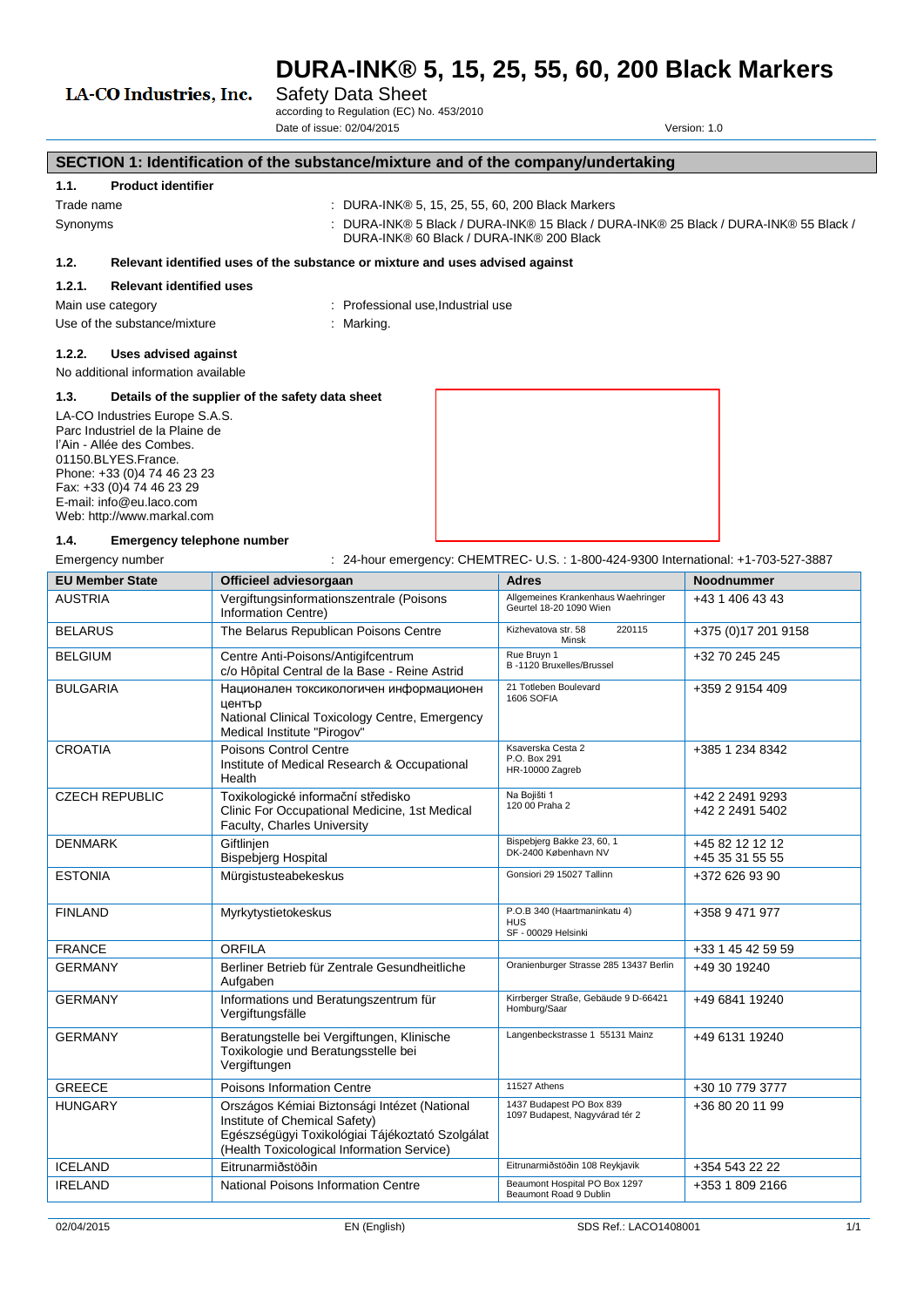Safety Data Sheet according to Regulation (EC) No. 453/2010

LATVIA Valsts Toksikoloģijas centra Saindēšanās un zāļu informācijas centrs 2 Hipocrate Street LV 1038 Riga +371 67 04 24 73 LITHUANIA Apsinuodijimų kontrolės ir informacijos biuras Siltnamiu 29 2043 Vilnius +370 5 236 20 52/+370 687 53 378 MALTA Medicines & Poisons Info Office Mater Dei Hospital, Msida MSD 2090 Malta 25450000 NETHERLANDS Nationaal Vergiftigingen Informatie Centrum National Institute for Public Health and the Environment, NB this service is only available to health professionals Huispostnummer B.00.118, PO Box 85500 3508 GA Utrecht +31 30 274 88 88 PORTUGAL Centro de Informação Antivenenos Instituto Nacional de Emergência Médica (INEM) Rua Almirante Barroso, 36 1000-013 Lisboa 808 250 143 (for use only in Portugal), +351 21 330 3284 ROMANIA Biroul pentru Regulamentul Sanitar International si Informare Toxicologica Str. Dr. Leonte Anastasievici Nr.1-3, Sector 5 50463 Bucuresti +40 21 318 36 06 SLOVAKIA Národné toxikologické informačné centrum University Hospital Bratislava Limbová 5 833 05 Bratislava +421 2 54 77 4 166 SPAIN Servicio de Información Toxicológica Instituto Nacional de Toxicología, Departamento de Madrid Calle Luis Cabrera 9 E-28002 Madrid +34 91 562 04 20 SWEDEN Giftinformationscentralen Swedish Poisons Information Centre, Karolinska **Hospital** Box 60 500 SE-171 76 Stockholm +46 8 33 12 31 (International) 112 (National) SWITZERLAND Centre Suisse d'Information Toxicologique Freiestrasse 16 Postfach CH-8028 Zurich +41 44 251 51 51 (International) 145 (National)

# **SECTION 2: Hazards identification**

### **2.1. Classification of the substance or mixture**

#### **Classification according to Regulation (EC) No. 1272/2008 [CLP]**

Flam. Liq. 3 H226 Eye Dam. 1 H318 STOT SE 3 H336 STOT SE 3 H335

Full text of H-phrases: see section 16

#### **Adverse physicochemical, human health and environmental effects**

No additional information available

#### **2.2. Label elements**

#### **Labelling according to Regulation (EC) No. 1272/2008 [CLP]**

Hazard pictograms (CLP)



| Signal word (CLP)              | : Danger                                                                                                                                                                                         |                                                                                                                                                                                                                                                                                                                                                                                                                                                                                                                                                                                                                                                                                                                                                                                                |     |
|--------------------------------|--------------------------------------------------------------------------------------------------------------------------------------------------------------------------------------------------|------------------------------------------------------------------------------------------------------------------------------------------------------------------------------------------------------------------------------------------------------------------------------------------------------------------------------------------------------------------------------------------------------------------------------------------------------------------------------------------------------------------------------------------------------------------------------------------------------------------------------------------------------------------------------------------------------------------------------------------------------------------------------------------------|-----|
| Hazardous ingredients          | : 1-Methoxy-2-propanol, propan-1-ol                                                                                                                                                              |                                                                                                                                                                                                                                                                                                                                                                                                                                                                                                                                                                                                                                                                                                                                                                                                |     |
| Hazard statements (CLP)        | : H226 - Flammable liquid and vapour<br>H318 - Causes serious eye damage<br>H335 - May cause respiratory irritation<br>H336 - May cause drowsiness or dizziness                                  |                                                                                                                                                                                                                                                                                                                                                                                                                                                                                                                                                                                                                                                                                                                                                                                                |     |
| Precautionary statements (CLP) | smoking<br>P233 - Keep container tightly closed<br>P261 - Avoid breathing mist, spray, vapours<br>P280 - Wear eye protection, protective gloves<br>Rinse skin with water/shower<br>to extinguish | : P210 - Keep away from heat, hot surfaces, sparks, open flames and other ignition sources. No<br>P271 - Use only outdoors or in a well-ventilated area<br>P303+P361+P353 - IF ON SKIN (or hair): Take off immediately all contaminated clothing.<br>P304+P340 - IF INHALED: Remove person to fresh air and keep comfortable for breathing<br>P305+P351+P338 - IF IN EYES: Rinse cautiously with water for several minutes. Remove<br>contact lenses, if present and easy to do. Continue rinsing<br>P310 - Immediately call a POISON CENTER/doctor<br>P312 - Call a poison center or doctor if you feel unwell<br>P370+P378 - In case of fire: Use carbon dioxide (CO2), dry extinguishing powder, Water spray<br>P403+P233 - Store in a well-ventilated place. Keep container tightly closed |     |
| 02/04/2015                     | EN (English)                                                                                                                                                                                     | SDS Ref.: LACO1408001                                                                                                                                                                                                                                                                                                                                                                                                                                                                                                                                                                                                                                                                                                                                                                          | 2/1 |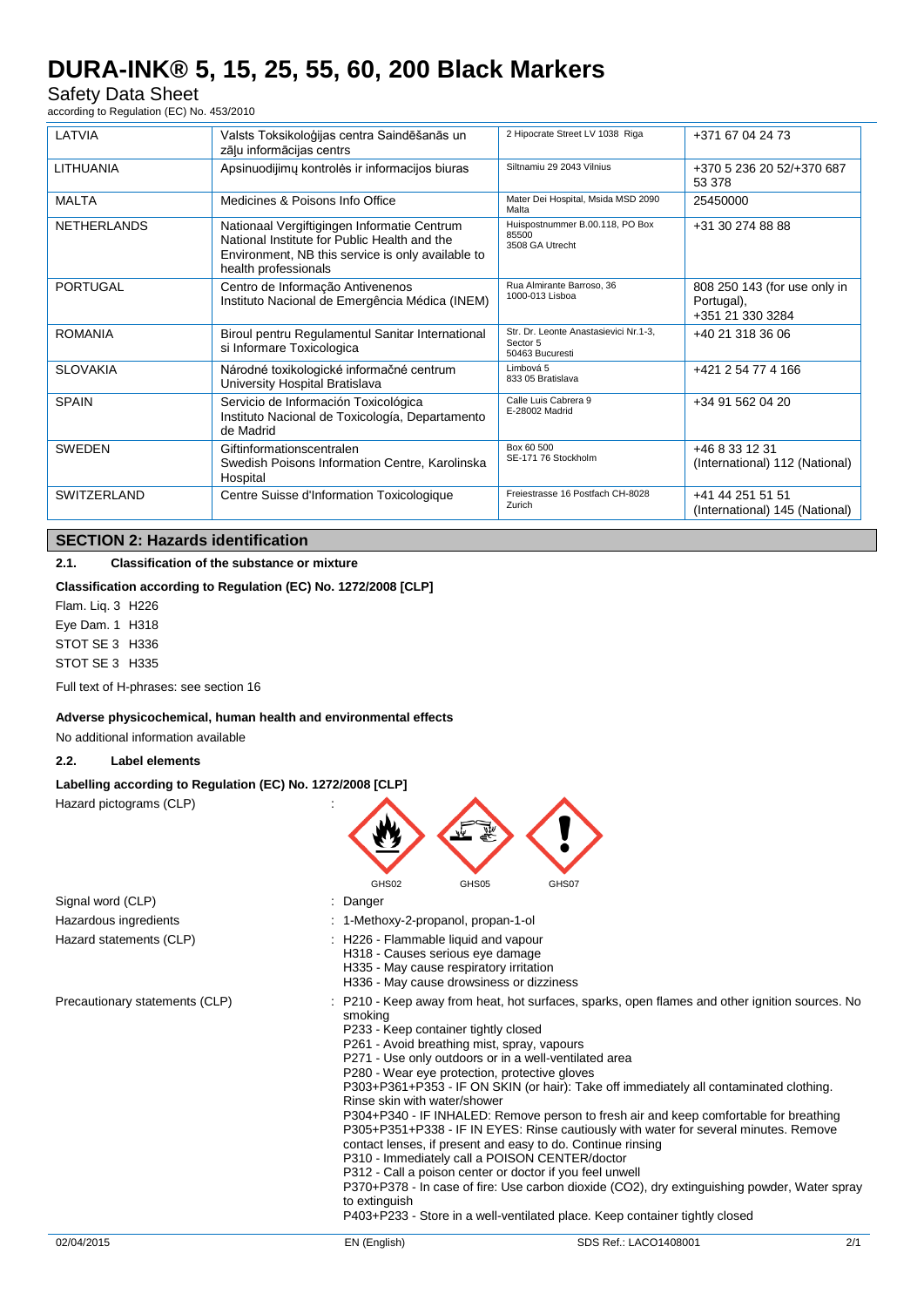Safety Data Sheet

according to Regulation (EC) No. 453/2010

P403+P235 - Store in a well-ventilated place. Keep cool P501 - Dispose of contents/container to an authorised waste collection point

**Bulk**

P240 - Ground/bond container and receiving equipment

P241 - Use explosion-proof electrical, lighting, ventilating equipment

P405 - Store locked up

#### **2.3. Other hazards**

PBT: not yet assessed

vPvB: not yet assessed

#### **SECTION 3: Composition/information on ingredients**

#### **3.1. Substance**

Not applicable

#### **3.2. Mixture**

| <b>Name</b>          | <b>Product identifier</b>                                            | $\frac{9}{6}$ | <b>Classification according to</b><br><b>Regulation (EC) No.</b><br>1272/2008 [CLP] |
|----------------------|----------------------------------------------------------------------|---------------|-------------------------------------------------------------------------------------|
| 1-Methoxy-2-propanol | (CAS No) 107-98-2<br>(EC no) 203-539-1<br>(EC index no) 603-064-00-3 | $25 - 50$     | Flam. Lig. 3, H226<br>STOT SE 3. H336                                               |
| propan-1-ol          | (CAS No) 71-23-8<br>(EC no) 200-746-9<br>(EC index no) 603-003-00-0  | $25 - 50$     | Flam. Lig. 2, H225<br>Eye Dam. 1, H318<br>STOT SE 3. H336                           |

Full text of R- and H-phrases: see section 16

| <b>SECTION 4: First aid measures</b> |                                                             |  |                                                                                                                                                                                 |
|--------------------------------------|-------------------------------------------------------------|--|---------------------------------------------------------------------------------------------------------------------------------------------------------------------------------|
| 4.1.                                 | Description of first aid measures                           |  |                                                                                                                                                                                 |
|                                      | First-aid measures general                                  |  | : Never give anything by mouth to an unconscious person. If you feel unwell, seek medical<br>advice (show the label where possible).                                            |
|                                      | First-aid measures after inhalation                         |  | : Remove victim to fresh air and keep at rest in a position comfortable for breathing. Call a<br>POISON CENTER or doctor/physician if you feel unwell.                          |
|                                      | First-aid measures after skin contact                       |  | : Rinse skin with water/shower. Remove/Take off immediately all contaminated clothing. Wash<br>with plenty of soap and water. Wash contaminated clothing before reuse.          |
|                                      | First-aid measures after eye contact                        |  | : Rinse cautiously with water for several minutes. Remove contact lenses, if present and easy to<br>do. Continue rinsing. Immediately call a POISON CENTER or doctor/physician. |
|                                      | First-aid measures after ingestion                          |  | : Do NOT induce vomiting unless directed to do so by medical personnel. Call a POISON<br>CENTER or doctor/physician if you feel unwell.                                         |
| 4.2.                                 | Most important symptoms and effects, both acute and delayed |  |                                                                                                                                                                                 |
|                                      | Symptoms/injuries after inhalation                          |  | : May cause drowsiness or dizziness. May cause respiratory irritation.                                                                                                          |
| Symptoms/injuries after eye contact  |                                                             |  | : Causes serious eye damage.                                                                                                                                                    |
| Symptoms/injuries after ingestion    |                                                             |  | : Like any product not designed to be ingested, this product may cause stomach distress if<br>ingested in large quantities.                                                     |

#### **4.3. Indication of any immediate medical attention and special treatment needed**

All treatments should be based on observed signs and symptoms of distress in the patient.

| <b>SECTION 5: Firefighting measures</b>                       |                                                                                                                                                                                                    |  |
|---------------------------------------------------------------|----------------------------------------------------------------------------------------------------------------------------------------------------------------------------------------------------|--|
| 5.1.<br><b>Extinguishing media</b>                            |                                                                                                                                                                                                    |  |
| Suitable extinguishing media                                  | : Carbon dioxide. Dry powder. Water spray.                                                                                                                                                         |  |
| Unsuitable extinguishing media                                | : None known.                                                                                                                                                                                      |  |
| 5.2.<br>Special hazards arising from the substance or mixture |                                                                                                                                                                                                    |  |
| Fire hazard                                                   | : Flammable liquid and vapour.                                                                                                                                                                     |  |
| <b>Explosion hazard</b>                                       | : May form flammable/explosive vapour-air mixture.                                                                                                                                                 |  |
| 5.3.<br><b>Advice for firefighters</b>                        |                                                                                                                                                                                                    |  |
| Firefighting instructions                                     | : Exercise caution when fighting any chemical fire. In case of fire: stop leak if safe to do so. Do<br>not allow run-off from fire fighting to enter drains or water courses.                      |  |
| Protection during firefighting                                | : Do not enter fire area without proper protective equipment, including respiratory protection.<br>Wear a self contained breathing apparatus. Wear fire/flame resistant/retardant clothing. EN469. |  |
|                                                               |                                                                                                                                                                                                    |  |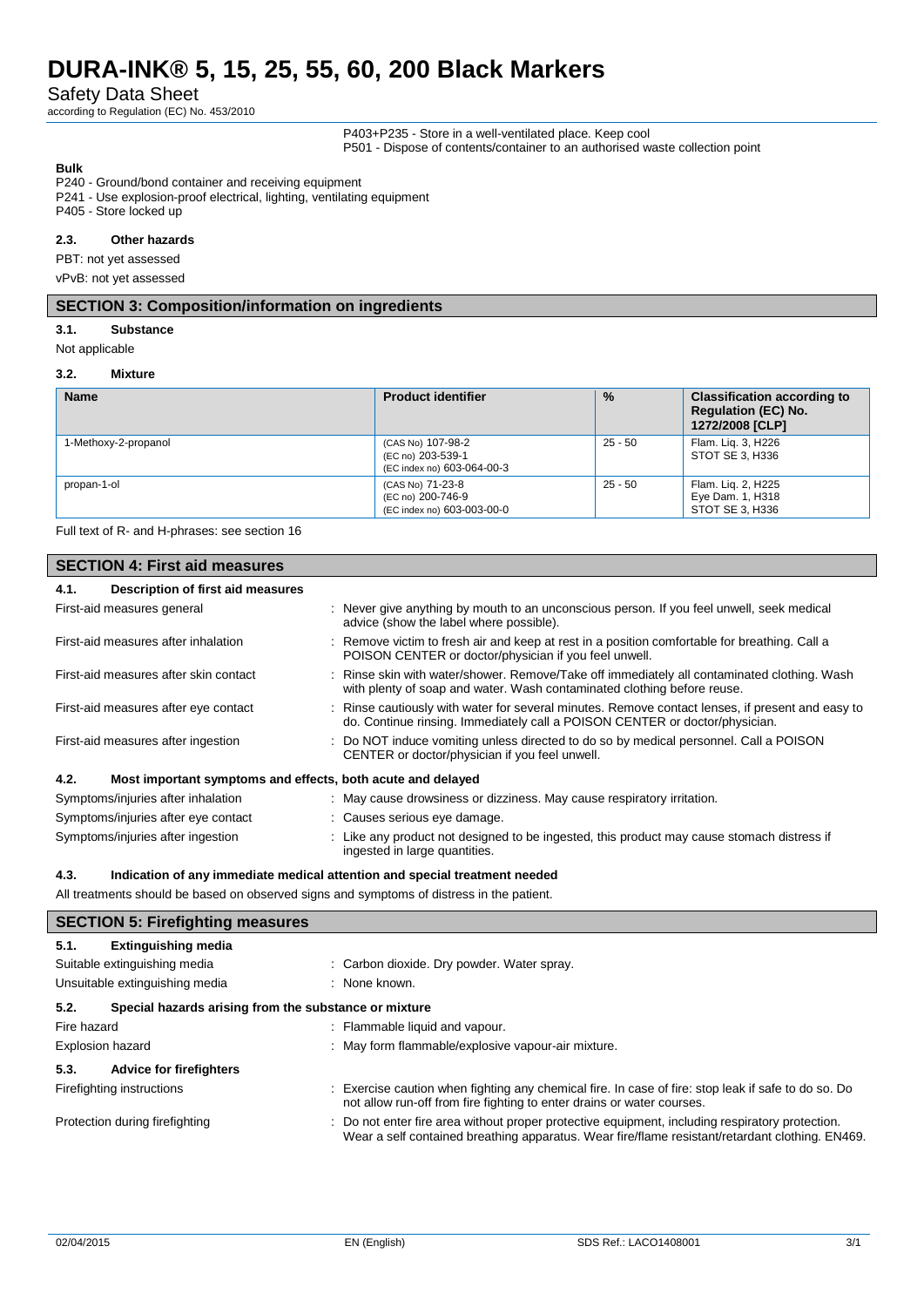Safety Data Sheet

according to Regulation (EC) No. 453/2010

| <b>SECTION 6: Accidental release measures</b>                                                                                                                                                       |                                                                                                                                                                                                                                                                                         |  |  |
|-----------------------------------------------------------------------------------------------------------------------------------------------------------------------------------------------------|-----------------------------------------------------------------------------------------------------------------------------------------------------------------------------------------------------------------------------------------------------------------------------------------|--|--|
| 6.1.                                                                                                                                                                                                | Personal precautions, protective equipment and emergency procedures                                                                                                                                                                                                                     |  |  |
| General measures<br>: Remove ignition sources. Use special care to avoid static electric charges. No open flames. No<br>smoking. Avoid all eye and skin contact and do not breathe vapour and mist. |                                                                                                                                                                                                                                                                                         |  |  |
| For non-emergency personnel<br>6.1.1.                                                                                                                                                               |                                                                                                                                                                                                                                                                                         |  |  |
| Protective equipment                                                                                                                                                                                | : Chemical goggles or safety glasses. Clothing impervious to chemical penetration. Wear<br>suitable gloves resistant to chemical penetration. In case of inadequate ventilation wear<br>respiratory protection.                                                                         |  |  |
| Emergency procedures                                                                                                                                                                                | : Evacuate unnecessary personnel.                                                                                                                                                                                                                                                       |  |  |
| 6.1.2.<br>For emergency responders                                                                                                                                                                  |                                                                                                                                                                                                                                                                                         |  |  |
| Protective equipment                                                                                                                                                                                | : Wear suitable protective clothing and gloves. Chemical goggles or safety glasses. Where<br>excessive vapour, mist, or dust may result, use approved respiratory protection equipment.                                                                                                 |  |  |
| Emergency procedures                                                                                                                                                                                | : Ventilate area. Stop leak if safe to do so.                                                                                                                                                                                                                                           |  |  |
| <b>Environmental precautions</b><br>6.2.<br>Avoid release to the environment.                                                                                                                       |                                                                                                                                                                                                                                                                                         |  |  |
| Methods and material for containment and cleaning up<br>6.3.                                                                                                                                        |                                                                                                                                                                                                                                                                                         |  |  |
| For containment                                                                                                                                                                                     | : Absorb and/or contain spill with inert material, then place in suitable container.                                                                                                                                                                                                    |  |  |
| Methods for cleaning up                                                                                                                                                                             | : Soak up spills with inert solids, such as clay or diatomaceous earth as soon as possible. Take<br>up in non-combustible absorbent material and shove into container for disposal. This material<br>and its container must be disposed of in a safe way, and as per local legislation. |  |  |
| Reference to other sections<br>6.4.                                                                                                                                                                 |                                                                                                                                                                                                                                                                                         |  |  |
|                                                                                                                                                                                                     | Section 13: disposal information. Section 7: safe handling. Section 8: personal protective equipment.                                                                                                                                                                                   |  |  |
|                                                                                                                                                                                                     |                                                                                                                                                                                                                                                                                         |  |  |

| <b>SECTION 7: Handling and storage</b>                               |                                                                                                                                                                                                          |
|----------------------------------------------------------------------|----------------------------------------------------------------------------------------------------------------------------------------------------------------------------------------------------------|
| 7.1.<br>Precautions for safe handling                                |                                                                                                                                                                                                          |
| Additional hazards when processed                                    | : Handle empty containers with care because residual vapours are flammable.                                                                                                                              |
| Precautions for safe handling                                        | No open flames. No smoking. Use only non-sparking tools. Avoid breathing mist/vapours/spray.<br>Use only outdoors or in a well-ventilated area. Take precautionary measures against static<br>discharge. |
| Hygiene measures                                                     | Wash contaminated clothing before reuse. Wash hands and other exposed areas with mild<br>soap and water before eating, drinking or smoking and when leaving work.                                        |
| 7.2.<br>Conditions for safe storage, including any incompatibilities |                                                                                                                                                                                                          |
| <b>Technical measures</b>                                            | : Proper grounding procedures to avoid static electricity should be followed. Ground/bond<br>container and receiving equipment.                                                                          |
| Storage conditions                                                   | : Keep in fireproof place. Keep container tightly closed. Store in a dry, cool and well-ventilated<br>place.                                                                                             |
| Incompatible products                                                | : Strong oxidizers.                                                                                                                                                                                      |
| Incompatible materials                                               | : Heat sources. Sources of ignition.                                                                                                                                                                     |
| Prohibitions on mixed storage                                        | : Keep away from incompatible materials.                                                                                                                                                                 |
| 7.3.<br>Specific end use(s)                                          |                                                                                                                                                                                                          |

Marking.

L

### **SECTION 8: Exposure controls/personal protection**

# **8.1. Control parameters**

| 1-Methoxy-2-propanol (107-98-2) |                                           |                                  |  |
|---------------------------------|-------------------------------------------|----------------------------------|--|
| EU                              | IOELV TWA (mg/m <sup>3</sup> )            | $375$ mg/m <sup>3</sup>          |  |
| EU                              | IOELV TWA (ppm)                           | 100 ppm                          |  |
| EU                              | IOELV STEL (mg/m <sup>3</sup> )           | $568$ mg/m <sup>3</sup>          |  |
| EU                              | IOELV STEL (ppm)                          | 150 ppm                          |  |
| EU                              | <b>Notes</b>                              | <b>Skin</b>                      |  |
| Austria                         | $MAK$ (mg/m <sup>3</sup> )                | 187 mg/m $3$                     |  |
| Austria                         | MAK (ppm)                                 | 50 ppm                           |  |
| Austria                         | MAK Short time value (mg/m <sup>3</sup> ) | 187 mg/m $3$                     |  |
| Austria                         | MAK Short time value (ppm)                | 50 ppm                           |  |
| Austria                         | Remark (AT)                               | (gemessen als Momentanwert), (H) |  |
| Belgium                         | Limit value (mg/m <sup>3</sup> )          | $375$ mg/m <sup>3</sup>          |  |
| Belgium                         | Limit value (ppm)                         | $100$ ppm                        |  |
| Belgium                         | Short time value (mg/m <sup>3</sup> )     | 568 mg/m <sup>3</sup>            |  |
| Belgium                         | Short time value (ppm)                    | $150$ ppm                        |  |
| 02/04/2015                      | EN (English)                              | 4/1<br>SDS Ref.: LACO1408001     |  |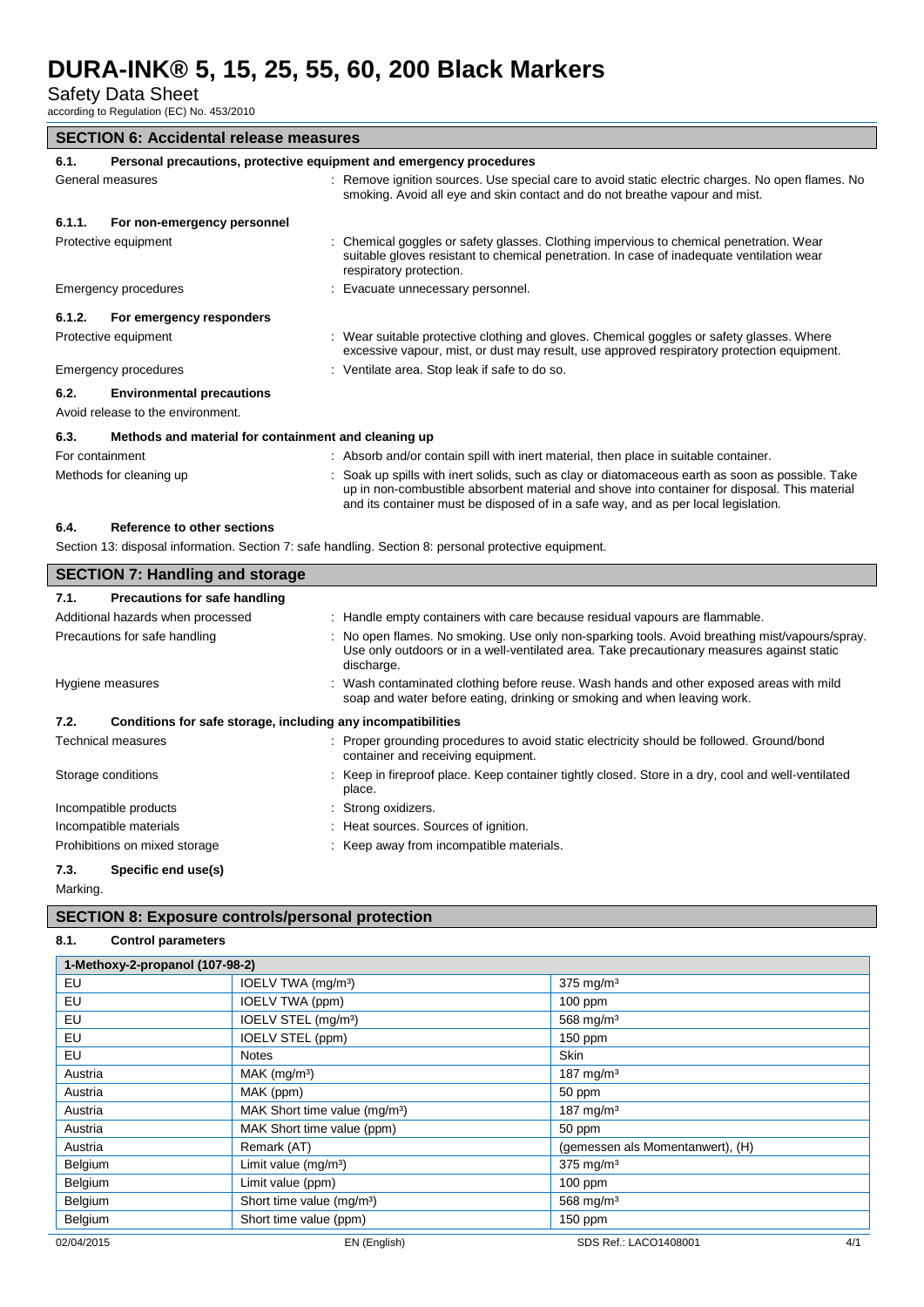Safety Data Sheet

according to Regulation (EC) No. 453/2010

| 1-Methoxy-2-propanol (107-98-2) |                                                                 |                              |     |
|---------------------------------|-----------------------------------------------------------------|------------------------------|-----|
| Belgium                         | Remark (BE)                                                     | D                            |     |
| <b>Czech Republic</b>           | Expoziční limity (PEL) (mg/m <sup>3</sup> )                     | $270$ mg/m <sup>3</sup>      |     |
| Czech Republic                  | Expoziční limity (PEL) (ppm)                                    | 73.17 ppm                    |     |
| <b>Czech Republic</b>           | Expoziční limity (NPK-P) (mg/m <sup>3</sup> )                   | 550 mg/m <sup>3</sup>        |     |
| <b>Czech Republic</b>           | Expoziční limity (NPK-P) (ppm)                                  | 149.05 ppm                   |     |
| <b>Czech Republic</b>           | Remark (CZ)                                                     | D                            |     |
| Denmark                         | Grænseværdie (langvarig) (mg/m <sup>3</sup> )                   | 185 mg/m $3$                 |     |
| Denmark                         | Grænseværdie (langvarig) (ppm)                                  | 50 ppm                       |     |
| Denmark                         | Grænseværdie (kortvarig) (mg/m <sup>3</sup> )                   | $370$ mg/m <sup>3</sup>      |     |
|                                 |                                                                 |                              |     |
| Denmark                         | Grænseværdie (kortvarig) (ppm)                                  | 100 ppm                      |     |
| Finland                         | HTP-arvo (8h) (mg/m <sup>3</sup> )                              | $370$ mg/m <sup>3</sup>      |     |
| Finland                         | HTP-arvo (8h) (ppm)                                             | 100 ppm                      |     |
| Finland                         | HTP-arvo (15 min)                                               | 560 mg/m <sup>3</sup>        |     |
| Finland                         | HTP-arvo (15 min) (ppm)                                         | 150 ppm                      |     |
| Finland                         | Huomautus (FI)                                                  | iho                          |     |
| France                          | VME (mg/m <sup>3</sup> )                                        | 188 mg/m <sup>3</sup>        |     |
| France                          | $VME$ (ppm)                                                     | 50 ppm                       |     |
| France                          | $VLE$ (mg/m <sup>3</sup> )                                      | $375$ mg/m <sup>3</sup>      |     |
| France                          | VLE (ppm)                                                       | 100 ppm                      |     |
| France                          | Note (FR)                                                       | Peau                         |     |
| Germany                         | TRGS 900 Occupational exposure limit value (mg/m <sup>3</sup> ) | $370$ mg/m <sup>3</sup>      |     |
| Germany                         | TRGS 900 Occupational exposure limit value (ppm)                | 100 ppm                      |     |
| Germany                         | TRGS 900 Limitation of exposure peaks (mg/m <sup>3</sup> )      | 740 mg/m <sup>3</sup>        |     |
| Germany                         | TRGS 900 Limitation of exposure peaks (ppm)                     | 200 ppm                      |     |
| Hungary                         | AK-érték                                                        | 375 mg/m <sup>3</sup>        |     |
| Hungary                         | CK-érték                                                        | 568 mg/m <sup>3</sup>        |     |
| Ireland                         | OEL (8 hours ref) (mg/m <sup>3</sup> )                          | $375$ mg/m <sup>3</sup>      |     |
| Ireland                         | OEL (8 hours ref) (ppm)                                         | 100 ppm                      |     |
| Ireland                         | OEL (15 min ref) (mg/m3)                                        | 568 mg/m <sup>3</sup>        |     |
| Ireland                         | OEL (15 min ref) (ppm)                                          | 150 ppm                      |     |
| Lithuania                       | IPRV $(mg/m3)$                                                  | 190 mg/m $3$                 |     |
| Lithuania                       | IPRV (ppm)                                                      | 50 ppm                       |     |
| Lithuania                       | TPRV (mg/m <sup>3</sup> )                                       | 300 mg/m <sup>3</sup>        |     |
| Lithuania                       | TPRV (ppm)                                                      |                              |     |
|                                 |                                                                 | 75 ppm                       |     |
| Netherlands                     | Grenswaarde TGG 8H (mg/m <sup>3</sup> )                         | 375 mg/m <sup>3</sup>        |     |
| Netherlands                     | Grenswaarde TGG 15MIN (mg/m <sup>3</sup> )                      | 563 mg/m <sup>3</sup>        |     |
| Netherlands<br>Poland           | Remark (MAC)<br>NDS (mg/m <sup>3</sup> )                        | (H)<br>180 mg/m <sup>3</sup> |     |
| Poland                          |                                                                 |                              |     |
|                                 | NDSCh (mg/m <sup>3</sup> )                                      | $360$ mg/m <sup>3</sup>      |     |
| Slovakia                        | NPHV (priemerná) (mg/m <sup>3</sup> )                           | 375 mg/m <sup>3</sup>        |     |
| Slovakia                        | NPHV (priemerná) (ppm)                                          | 100 ppm                      |     |
| Slovakia                        | Upozornenie (SK)                                                | (K)                          |     |
| Spain                           | VLA-ED (mg/m <sup>3</sup> )                                     | $375$ mg/m <sup>3</sup>      |     |
| Spain                           | VLA-ED (ppm)                                                    | 100 ppm                      |     |
| Spain                           | VLA-EC (mg/m <sup>3</sup> )                                     | 568 mg/m <sup>3</sup>        |     |
| Spain                           | VLA-EC (ppm)                                                    | 150 ppm                      |     |
| Spain                           | <b>Notes</b>                                                    | vía dérmica, VLI             |     |
| Sweden                          | nivågränsvärde (NVG) (mg/m <sup>3</sup> )                       | 190 mg/m <sup>3</sup>        |     |
| Sweden                          | nivågränsvärde (NVG) (ppm)                                      | 50 ppm                       |     |
| Sweden                          | kortidsvärde (KTV) (mg/m <sup>3</sup> )                         | $300 \text{ mg/m}^3$         |     |
| Sweden                          | kortidsvärde (KTV) (ppm)                                        | 75 ppm                       |     |
|                                 |                                                                 |                              |     |
| 02/04/2015                      | EN (English)                                                    | SDS Ref.: LACO1408001        | 5/1 |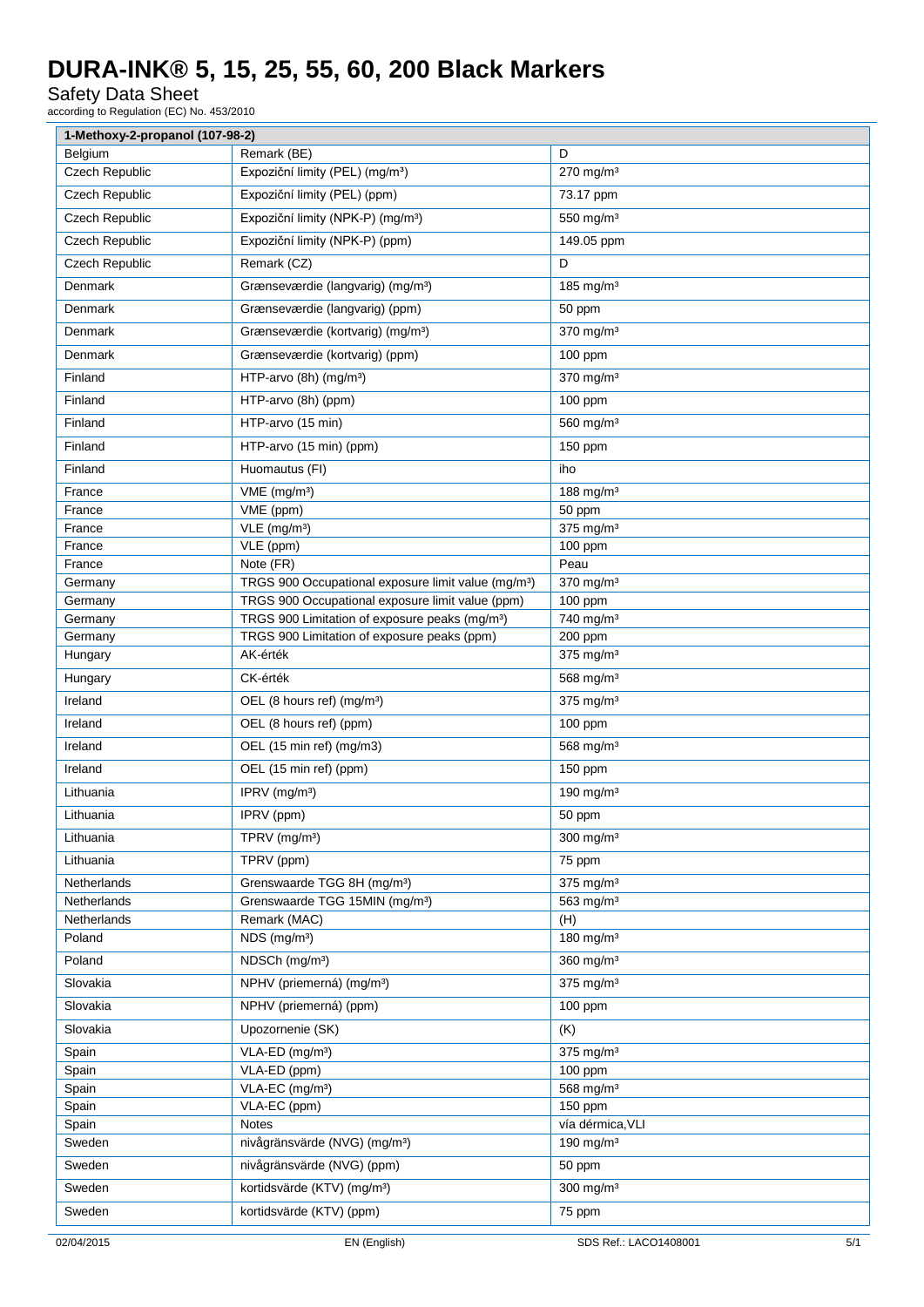# Safety Data Sheet

according to Regulation (EC) No. 453/2010

| 1-Methoxy-2-propanol (107-98-2) |                                                |                                                                |  |
|---------------------------------|------------------------------------------------|----------------------------------------------------------------|--|
| Sweden                          | Anmärkning (SE)                                | H                                                              |  |
| United Kingdom                  | WEL TWA (mg/m <sup>3</sup> )                   | $375$ mg/m <sup>3</sup>                                        |  |
| United Kingdom                  | WEL TWA (ppm)                                  | $100$ ppm                                                      |  |
| United Kingdom                  | WEL STEL (mg/m <sup>3</sup> )                  | 560 mg/m $3$                                                   |  |
| United Kingdom                  | WEL STEL (ppm)                                 | $150$ ppm                                                      |  |
| Norway                          | Gjennomsnittsverdier (AN) (mg/m <sup>3</sup> ) | 180 mg/m $3$                                                   |  |
| Norway                          | Gjennomsnittsverdier (AN) (ppm)                | 50 ppm                                                         |  |
| Norway                          | Merknader (NO)                                 | H                                                              |  |
| Switzerland                     | $VME$ (mg/m <sup>3</sup> )                     | $360$ mg/m <sup>3</sup>                                        |  |
| Switzerland                     | VME (ppm)                                      | $100$ ppm<br>20 ppm (urina; fine dell'esposizione / del turno) |  |
| Switzerland                     | $VLE$ (mg/m <sup>3</sup> )                     | $720$ mg/m <sup>3</sup>                                        |  |
| Switzerland                     | VLE (ppm)                                      | 200 ppm                                                        |  |
| propan-1-ol (71-23-8)           |                                                |                                                                |  |
| Denmark                         | Grænseværdie (kortvarig) (mg/m <sup>3</sup> )  | 1000 mg/m <sup>3</sup>                                         |  |
| Denmark                         | Grænseværdie (kortvarig) (ppm)                 | 400 ppm                                                        |  |
| Spain                           | $VLA-EC$ (mg/m <sup>3</sup> )                  | 1000 mg/m <sup>3</sup>                                         |  |
| Spain                           | VLA-EC (ppm)                                   | 400 ppm                                                        |  |
| Spain                           | <b>Notes</b>                                   | vía dérmica,                                                   |  |

### **8.2. Exposure controls**

| Appropriate engineering controls | : Avoid creating mist or spray. Avoid splashing. Eyewash stations. Provide local exhaust<br>ventilation of closed transfer systems to minimize exposures.                           |
|----------------------------------|-------------------------------------------------------------------------------------------------------------------------------------------------------------------------------------|
| Personal protective equipment    | : Avoid all unnecessary exposure.                                                                                                                                                   |
| Hand protection                  | : Wear suitable gloves resistant to chemical penetration. Impermeable protective nitrile gloves.<br>EN 374.                                                                         |
| Eye protection                   | : In case of splashing or aerosol production: protective goggles. Chemical goggles or safety<br>glasses. EN 166.                                                                    |
| Skin and body protection         | : Wear suitable protective clothing. Impervious clothing. EN702.                                                                                                                    |
| Respiratory protection           | : Where exposure through inhalation may occur from use, respiratory protection equipment is<br>recommended. Use an approved respirator equipped with oil/mist cartridges. EN 12083. |
| Other information                | : Do not eat, drink or smoke when using this product.                                                                                                                               |

# **SECTION 9: Physical and chemical properties**

| Information on basic physical and chemical properties<br>9.1. |                                                                   |
|---------------------------------------------------------------|-------------------------------------------------------------------|
| Physical state                                                | $:$ Liquid                                                        |
| Appearance                                                    | : Solid marker containing liquid colored paint.                   |
| Colour                                                        | : Black.                                                          |
| Odour                                                         | : No data available                                               |
| Odour threshold                                               | : No data available                                               |
| pH                                                            | : 5.7 @ 20 °C                                                     |
| Relative evaporation rate (butyl acetate=1)                   | : No data available                                               |
| Melting point                                                 | : No data available                                               |
| Freezing point                                                | : No data available                                               |
| Boiling point                                                 | : 96 °C                                                           |
| Flash point                                                   | : 23 °C                                                           |
| Auto-ignition temperature                                     | : 287 °C                                                          |
| Decomposition temperature                                     | : No data available                                               |
| Flammability (solid, gas)                                     | : Highly flammable liquid and vapour, Flammable liquid and vapour |
| Vapour pressure                                               | : 14 mm Hg @ 20 $^{\circ}$ C                                      |
| Relative vapour density at 20 °C                              | : No data available                                               |
| Relative density                                              | No data available                                                 |
| Density                                                       | : 0.9 g/cm <sup>3</sup> @ 20 °c                                   |
| Solubility                                                    | Miscible with water.                                              |
| Log Pow                                                       | : No data available                                               |
| Viscosity, kinematic                                          | No data available                                                 |
| Viscosity, dynamic                                            | : 5 mPa.s @ 20 $^{\circ}$ C                                       |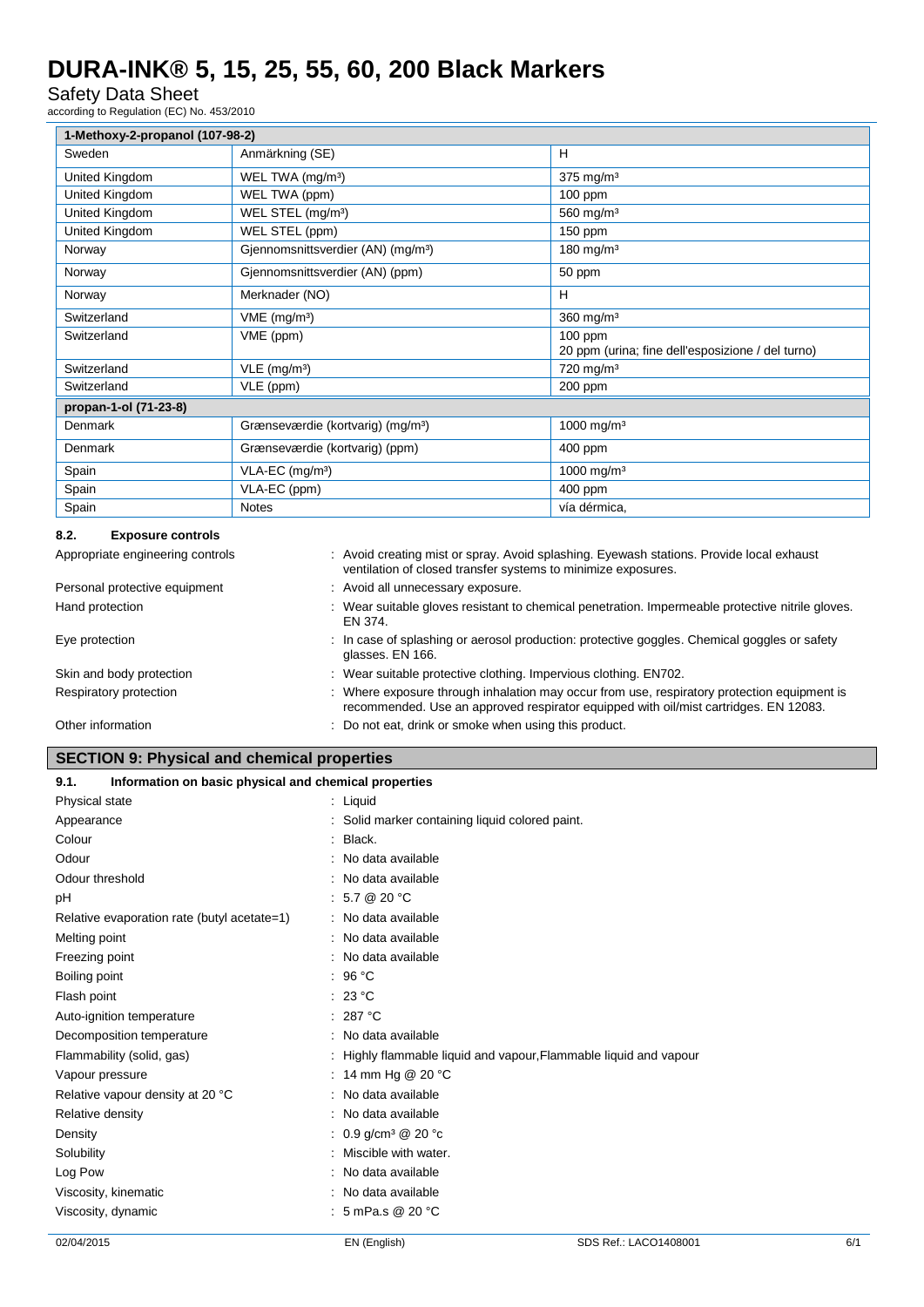| <b>Safety Data Sheet</b><br>according to Regulation (EC) No. 453/2010 |                                                                                                                           |  |
|-----------------------------------------------------------------------|---------------------------------------------------------------------------------------------------------------------------|--|
| <b>Explosive properties</b>                                           | : No data available                                                                                                       |  |
| Oxidising properties<br>No data available                             |                                                                                                                           |  |
| <b>Explosive limits</b>                                               | 1.7 vol %                                                                                                                 |  |
|                                                                       | 13.5 g/m <sup>3</sup>                                                                                                     |  |
| 9.2.<br><b>Other information</b>                                      |                                                                                                                           |  |
| VOC content                                                           | $: 82 \%$                                                                                                                 |  |
| <b>SECTION 10: Stability and reactivity</b>                           |                                                                                                                           |  |
| 10.1.<br>Reactivity                                                   |                                                                                                                           |  |
| No dangerous reactions known.                                         |                                                                                                                           |  |
| 10.2.<br><b>Chemical stability</b>                                    |                                                                                                                           |  |
|                                                                       | Highly flammable liquid and vapour. May form flammable/explosive vapour-air mixture. Flammable liquid and vapour.         |  |
| 10.3.<br>Possibility of hazardous reactions                           |                                                                                                                           |  |
| Hazardous polymerization will not occur.                              |                                                                                                                           |  |
|                                                                       |                                                                                                                           |  |
| 10.4.<br><b>Conditions to avoid</b>                                   |                                                                                                                           |  |
|                                                                       | Avoid excessive heat or cold. Direct sunlight. Heat. Keep away from sources of ignition. Open flame. Overheating. Sparks. |  |
| 10.5.<br>Incompatible materials                                       |                                                                                                                           |  |
| Strong oxidizers.                                                     |                                                                                                                           |  |
| 10.6.<br>Hazardous decomposition products                             |                                                                                                                           |  |
| May release flammable gases. Carbon oxides (CO, CO2).                 |                                                                                                                           |  |
| <b>SECTION 11: Toxicological information</b>                          |                                                                                                                           |  |
|                                                                       |                                                                                                                           |  |
| 11.1.<br>Information on toxicological effects                         |                                                                                                                           |  |
| <b>Acute toxicity</b>                                                 | Not classified (Based on available data, the classification criteria are not met)                                         |  |
| 1-Methoxy-2-propanol (107-98-2)                                       |                                                                                                                           |  |
| LD50 oral rat                                                         | 4016 mg/kg bodyweight                                                                                                     |  |
| LD50 dermal rat                                                       | > 2000 mg/kg bodyweight                                                                                                   |  |
| LC50 inhalation rat (ppm)                                             | > 7000 ppm 6 hr                                                                                                           |  |
| ATE CLP (oral)                                                        | 4016.000 mg/kg bodyweight                                                                                                 |  |
| propan-1-ol (71-23-8)                                                 |                                                                                                                           |  |
| LD50 oral rat                                                         | 5400 mg/kg                                                                                                                |  |
| LD50 dermal rabbit                                                    | 4032 mg/kg                                                                                                                |  |
| LC50 inhalation rat (mg/l)                                            | $> 33.8$ mg/l/4h                                                                                                          |  |
| ATE CLP (oral)                                                        | 5400.000 mg/kg bodyweight                                                                                                 |  |
| ATE CLP (dermal)                                                      | 4032.000 mg/kg bodyweight                                                                                                 |  |
| <b>Skin corrosion/irritation</b>                                      | Not classified                                                                                                            |  |
| Serious eye damage/irritation                                         | Causes serious eye damage.                                                                                                |  |
| Respiratory or skin sensitisation                                     | Not classified (Based on available data, the classification criteria are not met)                                         |  |
| Germ cell mutagenicity                                                | : Not classified (Based on available data, the classification criteria are not met)                                       |  |
| Carcinogenicity                                                       | : Not classified (Based on available data, the classification criteria are not met)                                       |  |
| <b>Reproductive toxicity</b>                                          | : Not classified (Based on available data, the classification criteria are not met)                                       |  |
| Specific target organ toxicity (single<br>exposure)                   | : May cause drowsiness or dizziness. May cause respiratory irritation.                                                    |  |
| Specific target organ toxicity (repeated<br>exposure)                 | : Not classified (Based on available data, the classification criteria are not met)                                       |  |

# **SECTION 12: Ecological information**

| 12.1.<br><b>Toxicity</b>        |                |  |
|---------------------------------|----------------|--|
| 1-Methoxy-2-propanol (107-98-2) |                |  |
| LC50 fish 1                     | 20800 mg/l     |  |
| EC50 Daphnia 1                  | 23300 mg/l     |  |
| ErC50 (algae)                   | $> 1000$ mg/l  |  |
| propan-1-ol (71-23-8)           |                |  |
| LC50 fish 1                     | 4555 mg/l 96 h |  |
| EC50 Daphnia 1                  | 1000 mg/l 48 h |  |
|                                 |                |  |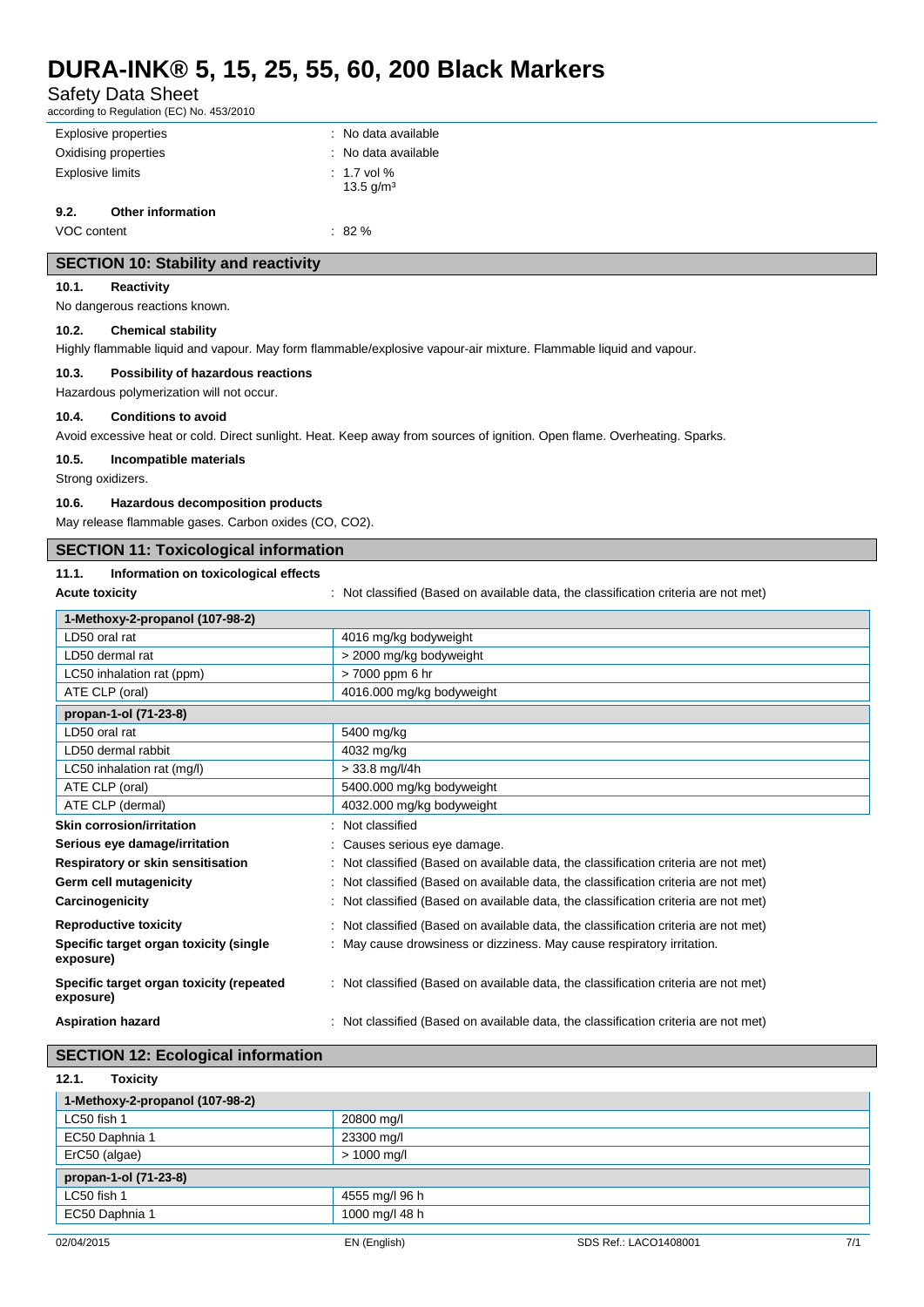Safety Data Sheet

according to Regulation (EC) No. 453/2010

#### **12.2. Persistence and degradability**

| DURA-INK® 5, 15, 25, 55, 60, 200 Black Markers |                                                         |  |
|------------------------------------------------|---------------------------------------------------------|--|
| Persistence and degradability                  | May cause long-term adverse effects in the environment. |  |
| 1-Methoxy-2-propanol (107-98-2)                |                                                         |  |
| Persistence and degradability                  | Readily biodegradable.                                  |  |
| Biodegradation                                 | 96 % 28 d                                               |  |
| propan-1-ol (71-23-8)                          |                                                         |  |
| Persistence and degradability                  | Readily biodegradable.                                  |  |
| Biodegradation                                 | 75 % 20 d                                               |  |

#### **12.3. Bioaccumulative potential**

| 1-Methoxy-2-propanol (107-98-2) |                                |  |
|---------------------------------|--------------------------------|--|
| Bioaccumulative potential       | Not expected to bioaccumulate. |  |
| propan-1-ol (71-23-8)           |                                |  |
| BCF fish 1                      | 0.88                           |  |
| Log Pow                         | 0.2                            |  |
|                                 |                                |  |

# **12.4. Mobility in soil**

No additional information available

# **12.5. Results of PBT and vPvB assessment**

| DURA-INK® 5, 15, 25, 55, 60, 200 Black Markers |
|------------------------------------------------|
| PBT: not yet assessed                          |
| vPvB: not yet assessed                         |
|                                                |

#### **12.6. Other adverse effects**

#### No additional information available

| <b>SECTION 13: Disposal considerations</b> |                                                                                                                                                                                                                                                                                                                                                                                                                                                                                                                   |  |
|--------------------------------------------|-------------------------------------------------------------------------------------------------------------------------------------------------------------------------------------------------------------------------------------------------------------------------------------------------------------------------------------------------------------------------------------------------------------------------------------------------------------------------------------------------------------------|--|
| Waste treatment methods<br>13.1.           |                                                                                                                                                                                                                                                                                                                                                                                                                                                                                                                   |  |
| Waste disposal recommendations             | : Dispose in a safe manner in accordance with local/national regulations.                                                                                                                                                                                                                                                                                                                                                                                                                                         |  |
| Additional information                     | : Handle empty containers with care because residual vapours are flammable.                                                                                                                                                                                                                                                                                                                                                                                                                                       |  |
| Ecology - waste materials                  | $:$ Avoid release to the environment.                                                                                                                                                                                                                                                                                                                                                                                                                                                                             |  |
| European List of Waste (LoW) code          | For disposal within the EC, the appropriate code according to the European Waste Catalogue<br>(EWC) should be used.<br>08 00 00 - WASTES FROM THE MANUFACTURE, FORMULATION, SUPPLY AND USE<br>(MFSU) OF COATINGS (PAINTS, VARNISHES AND VITREOUS ENAMELS), ADHESIVES,<br><b>SEALANTS AND PRINTING INKS</b><br>08 01 00 - wastes from MFSU and removal of paint and varnish<br>08 01 13 <sup>*</sup> - sludges from paint or varnish containing organic solvents or other dangerous<br>substances                  |  |
| H code                                     | : H3-B - 'Flammable': liquid substances and preparations having a flash point equal to or greater<br>than 21 $^{\circ}$ C and less than or equal to 55 $^{\circ}$ C.<br>H4 - 'Irritant': non-corrosive substances and preparations which, through immediate, prolonged<br>or repeated contact with the skin or mucous membrane, can cause inflammation.<br>H5 - 'Harmful': substances and preparations which, if they are inhaled or ingested or if they<br>penetrate the skin, may involve limited health risks. |  |

### **SECTION 14: Transport information**

|                | In accordance with ADR / RID / IMDG / IATA / ADN               |
|----------------|----------------------------------------------------------------|
| 14.1.          | UN number                                                      |
|                | Not considered a dangerous good for transport regulations      |
| 14.2.          | UN proper shipping name                                        |
|                | Proper Shipping Name (ADR)                                     |
| 14.3.          | Transport hazard class(es)                                     |
| Not applicable |                                                                |
| 14.4.          | Packing group                                                  |
| Not applicable |                                                                |
| 14.5.          | <b>Environmental hazards</b>                                   |
|                | Other information<br>: No supplementary information available. |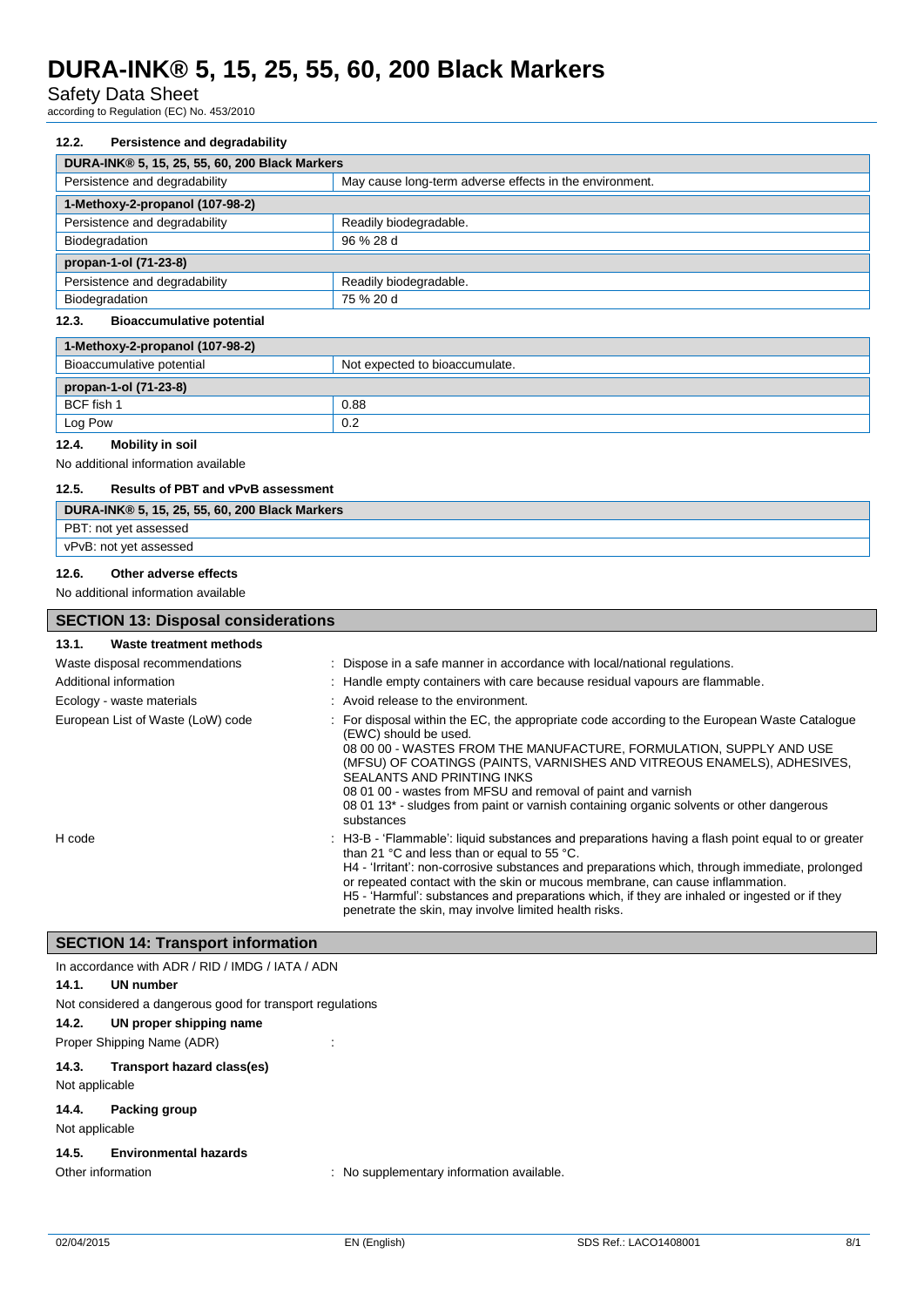# Safety Data Sheet

according to Regulation (EC) No. 453/2010

#### **14.6. Special precautions for user**

**14.6.1. Overland transport**

No additional information available

#### **14.6.2. Transport by sea**

No additional information available

### **14.6.3. Inland waterway transport**

Carriage prohibited (ADN) : No

### **14.7. Transport in bulk according to Annex II of MARPOL 73/78 and the IBC Code**

Not applicable

# **SECTION 15: Regulatory information**

**15.1. Safety, health and environmental regulations/legislation specific for the substance or mixture**

# **15.1.1. EU-Regulations**

Contains no substances with Annex XVII restrictions Contains no substance on the REACH candidate list Contains no REACH Annex XIV substances VOC content : 82 %

# **15.1.2. National regulations**

| Germany                  |                                                                                                                         |
|--------------------------|-------------------------------------------------------------------------------------------------------------------------|
| Water hazard class (WGK) | $\therefore$ 2 - hazard to waters                                                                                       |
| WGK remark               | : Classification based on the components in compliance with Verwaltungs vorschrift<br>wassergefährdender Stoffe (VwVwS) |
| Storage class (LGK)      | : LGK 3 - Flammable liquids                                                                                             |
| VbF class                | $\therefore$ A I - Liquids with a flashpoint below 21 $\degree$ C                                                       |

#### **15.2. Chemical safety assessment**

No chemical safety assessment has been carried out

### **SECTION 16: Other information**

according to Regulation (EC) No. 453/2010

Indication of changes: Original Document.

Abbreviations and acronyms:

| ACGIH (American Conference of Governement Industrial Hygienists)                            |
|---------------------------------------------------------------------------------------------|
| ATE: Acute Toxicity Estimate                                                                |
| CAS (Chemical Abstracts Service) number                                                     |
| CLP: Classification, Labelling, Packaging.                                                  |
| <b>DNEL: Derived No Effect Level</b>                                                        |
| EC50: Environmental Concentration associated with a response by 50% of the test population. |
| GHS: Globally Harmonized System (of Classification and Labeling of Chemicals).              |
| LD50: Lethal Dose for 50% of the test population                                            |
| NOEC: No Observable Effect Concentration                                                    |
| OSHA: Occupational Safety & Health Administration                                           |
| PBT: Persistent, Bioaccumulative, Toxic                                                     |
| <b>PNEC: Predicted No Effect Level</b>                                                      |
| STEL: Short Term Exposure Limits                                                            |
| <b>TSCA: Toxic Substances Control Act</b>                                                   |
| <b>TWA: Time Weight Average</b>                                                             |
|                                                                                             |